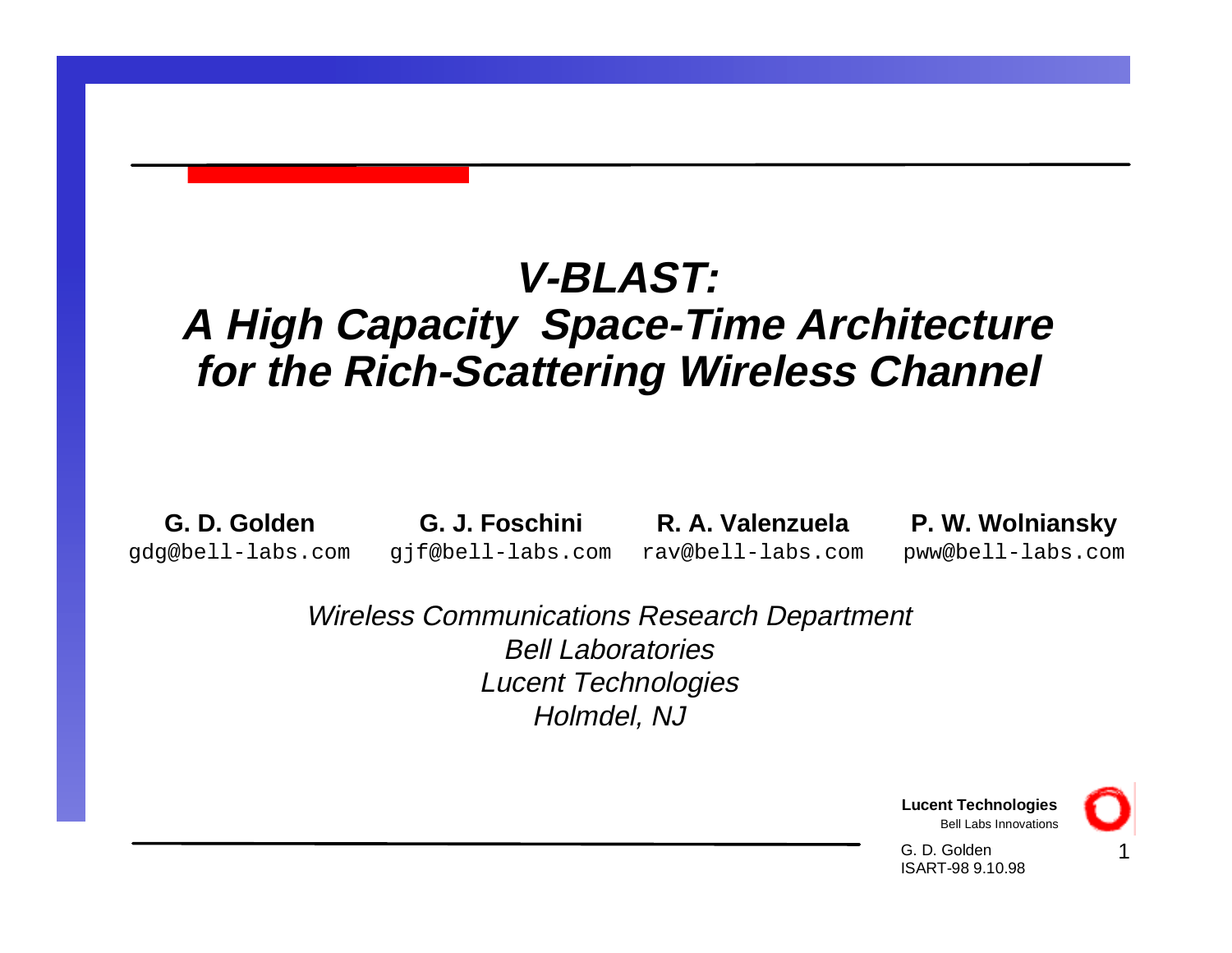# **V-BLAST Overview**

(**BLAST**: Bell Laboratories Layered Space-Time)

(**V-**: Vertical; related to blocking structure)

- System overview
- Motivation for vector approach
- Brief look at signal processing
- Realtime prototype results



2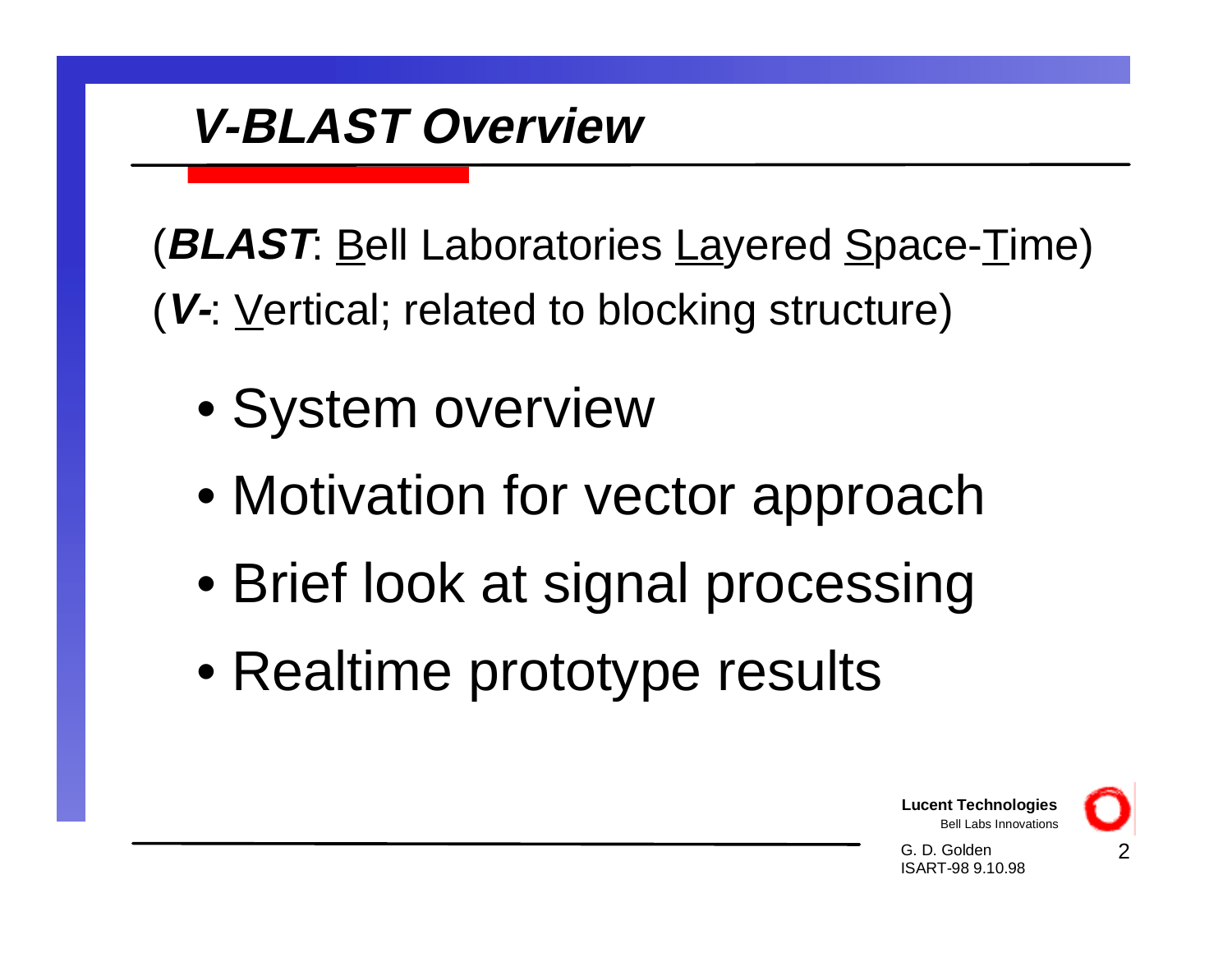# **V-BLAST: The Big Picture**



**An M = 4, N = 6 V-BLAST system**

**Lucent Technologies** Bell Labs Innovations

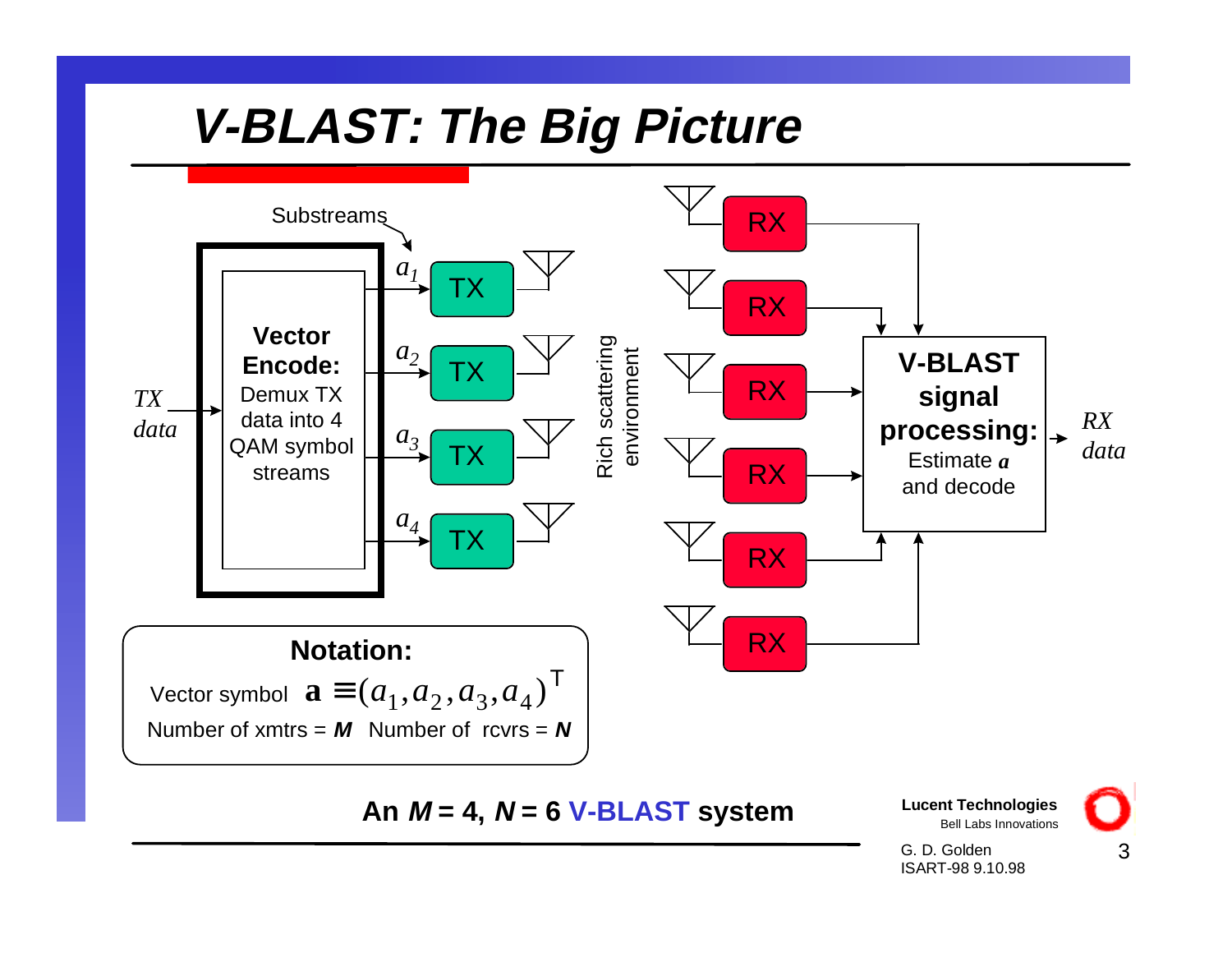#### **Key points & basic assumptions**

- Transmitters operate *co-channel*, symbolsynchronized. All use same QAM constellation.
- Transmitted substreams ("subguys") are independent; V-BLAST is not transmit diversity!
- Individual TX powers scaled by 1/M so total radiated power remains constant, indep. of M.
- Burst mode operation: Channel estimated during each burst via a training sequence.
- Prop. environment: Flat fading, quasi-stationary.
- *N M*≥

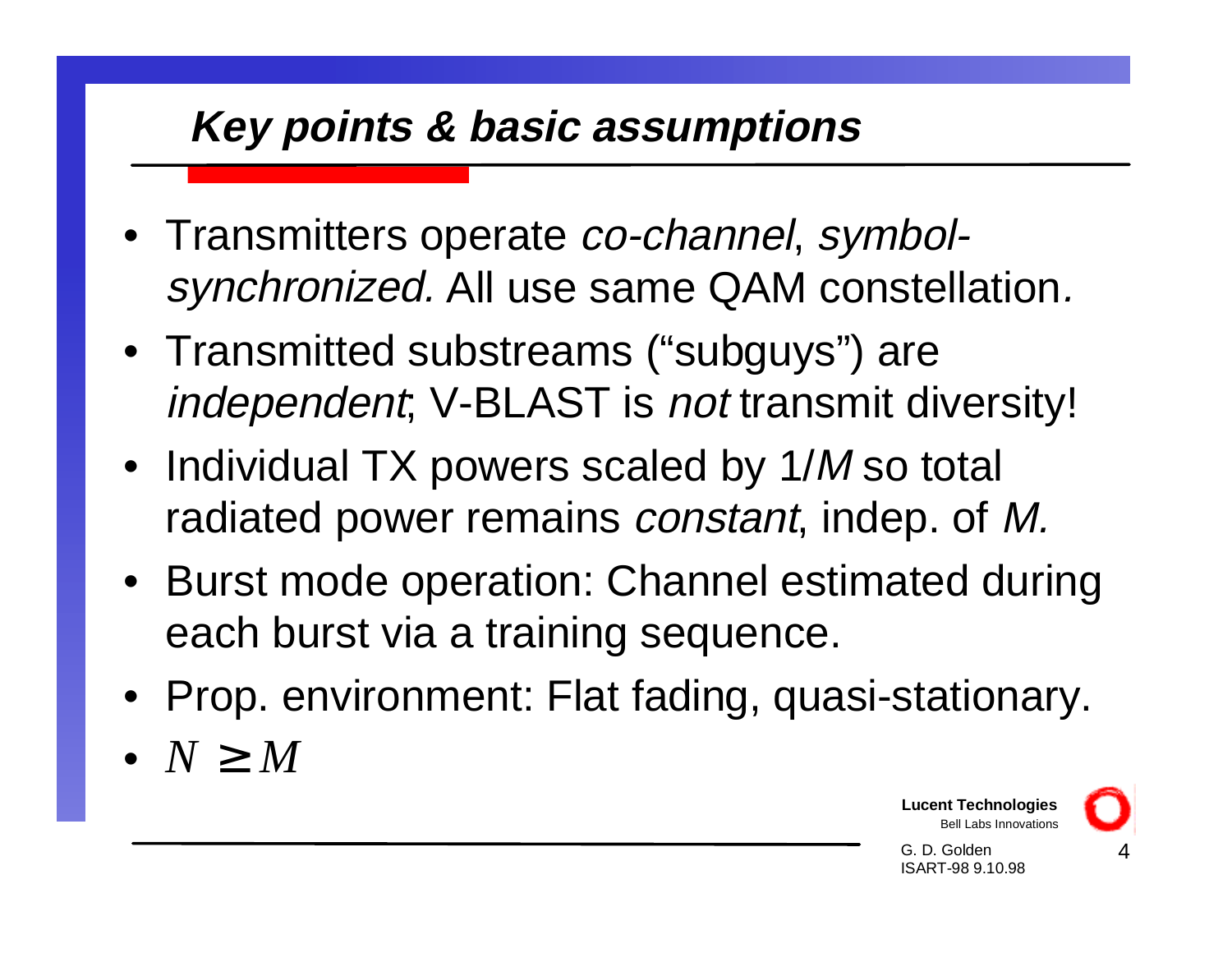#### **Vector approach: Theoretical Motivation**

- The rich-scattering wireless channel is capable of huge theoretical capacities. [1-4]
- Partitioning a single high-SNR channel into many low-SNR overlapping subchannels is key to achieving large spectral efficiencies. [1-4]
- Vector approach (multiple xmtrs and rcvrs) is an inherently practical means for performing this partitioning for the wireless channel.[1-6]
- Even a simple, uncoded vector approach like V-BLAST can do quite well. [6-7]

**Lucent Technologies** Bell Labs Innovations

G. D. GoldenISART-98 9.10.98 5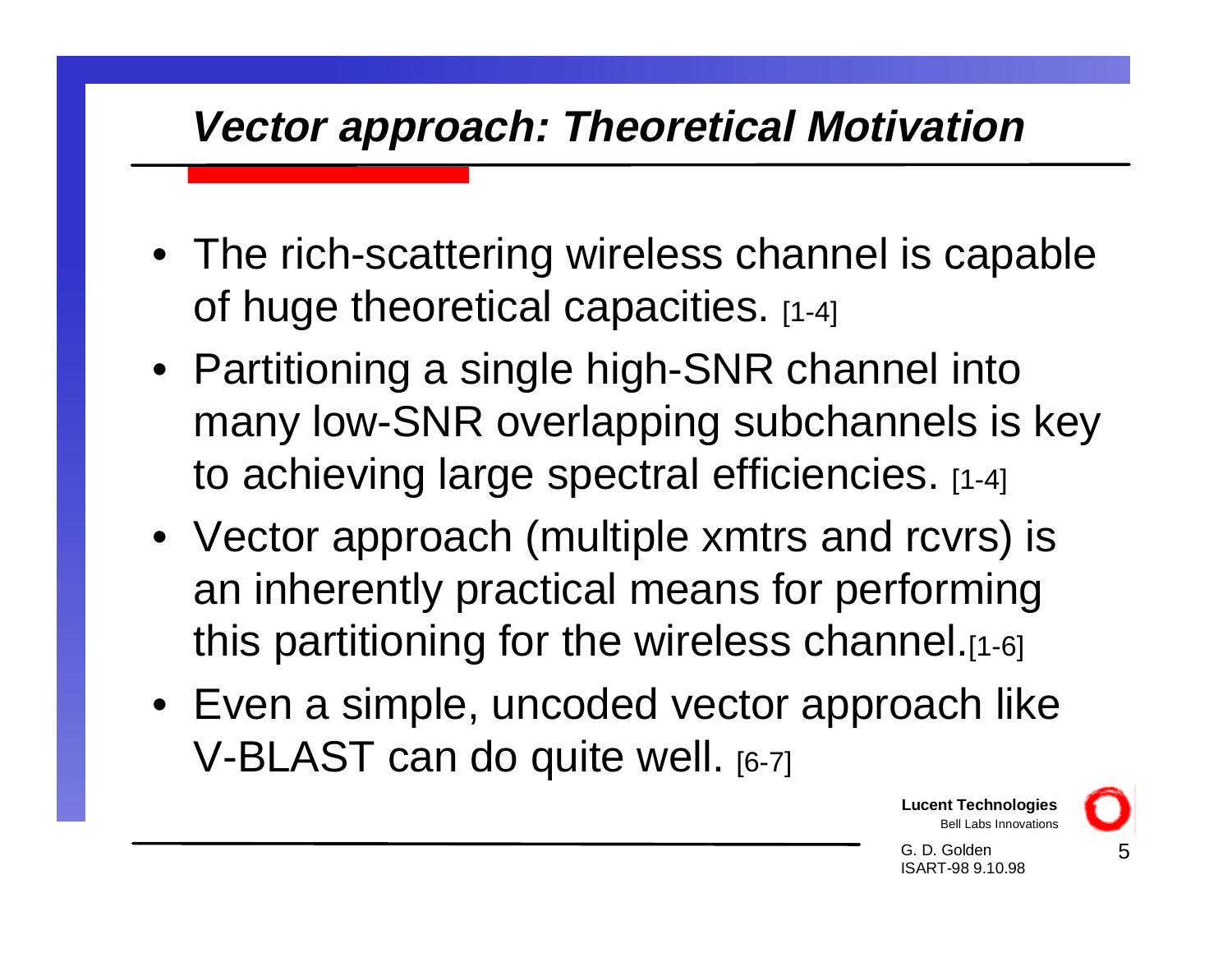#### **Hierarchy of vector approaches**

|                        | Processing<br>lagor   | <b>D-BLAST</b>                 | $OPC + cancellation + fancy$ inter-subguy coding.          |
|------------------------|-----------------------|--------------------------------|------------------------------------------------------------|
|                        |                       | <b>D-BLAST</b>                 | $OPC + cancellation + folding + simple per-subguy coding.$ |
| Nulling + cancellation | Processing<br>/ertica | <b>V-BLAST</b>                 | $OPC +$ optimum cancellation $+$ simple per-subguy coding  |
|                        |                       | <b>V-BLAST</b>                 | OPC + optimally-ordered cancellation                       |
|                        |                       | <b>V-BLAST</b>                 | OPC + fixed-order cancellation                             |
| Nulling                |                       | <b>Vanilla AAA</b><br>(vector) | OPC: vector transmitter $(M > 1)$                          |
|                        |                       | <b>Vanilla AAA</b><br>(scalar) | OPC: scalar transmitter $(M = 1)$                          |



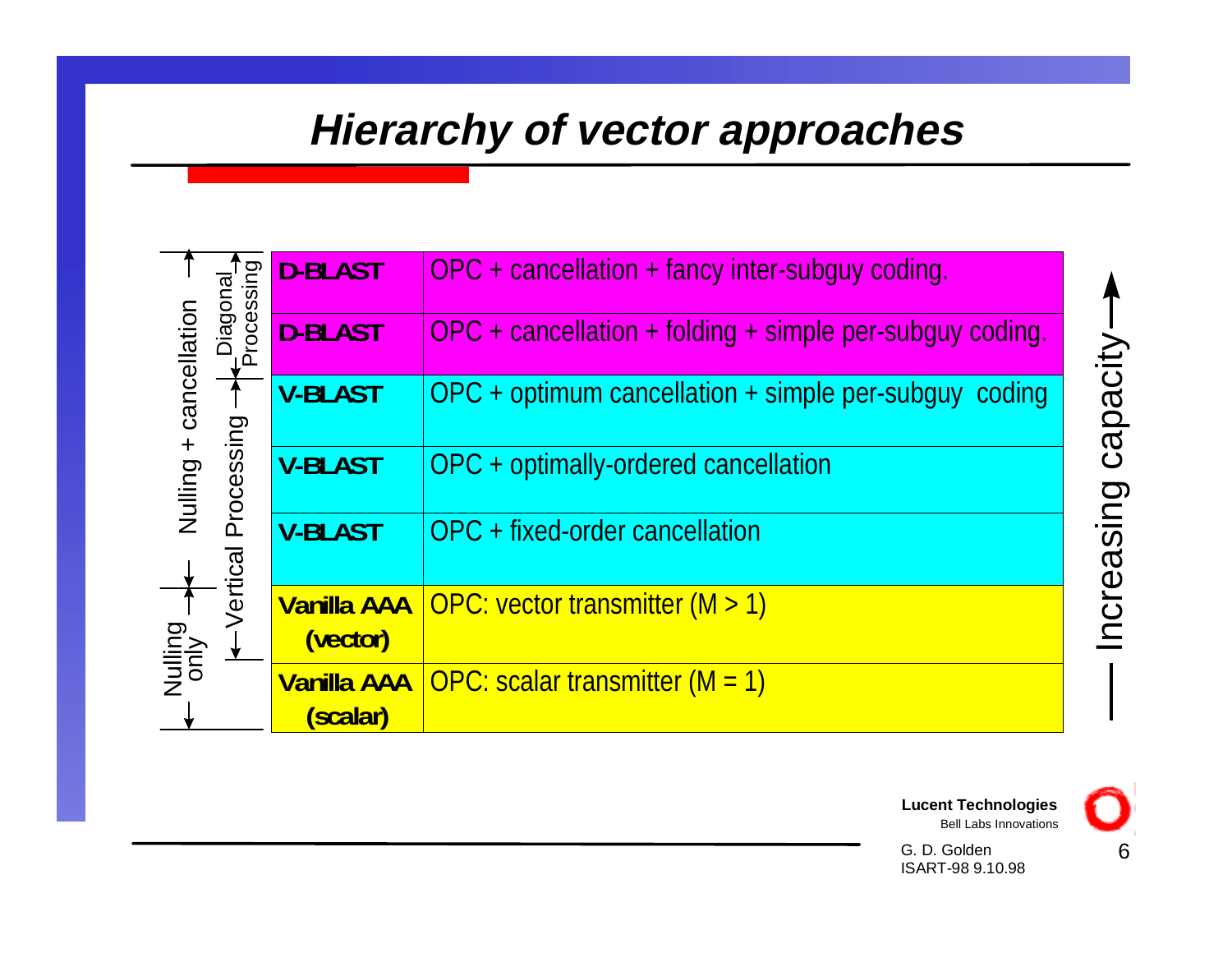#### **Vector vs. Scalar: The Capacity Argument**

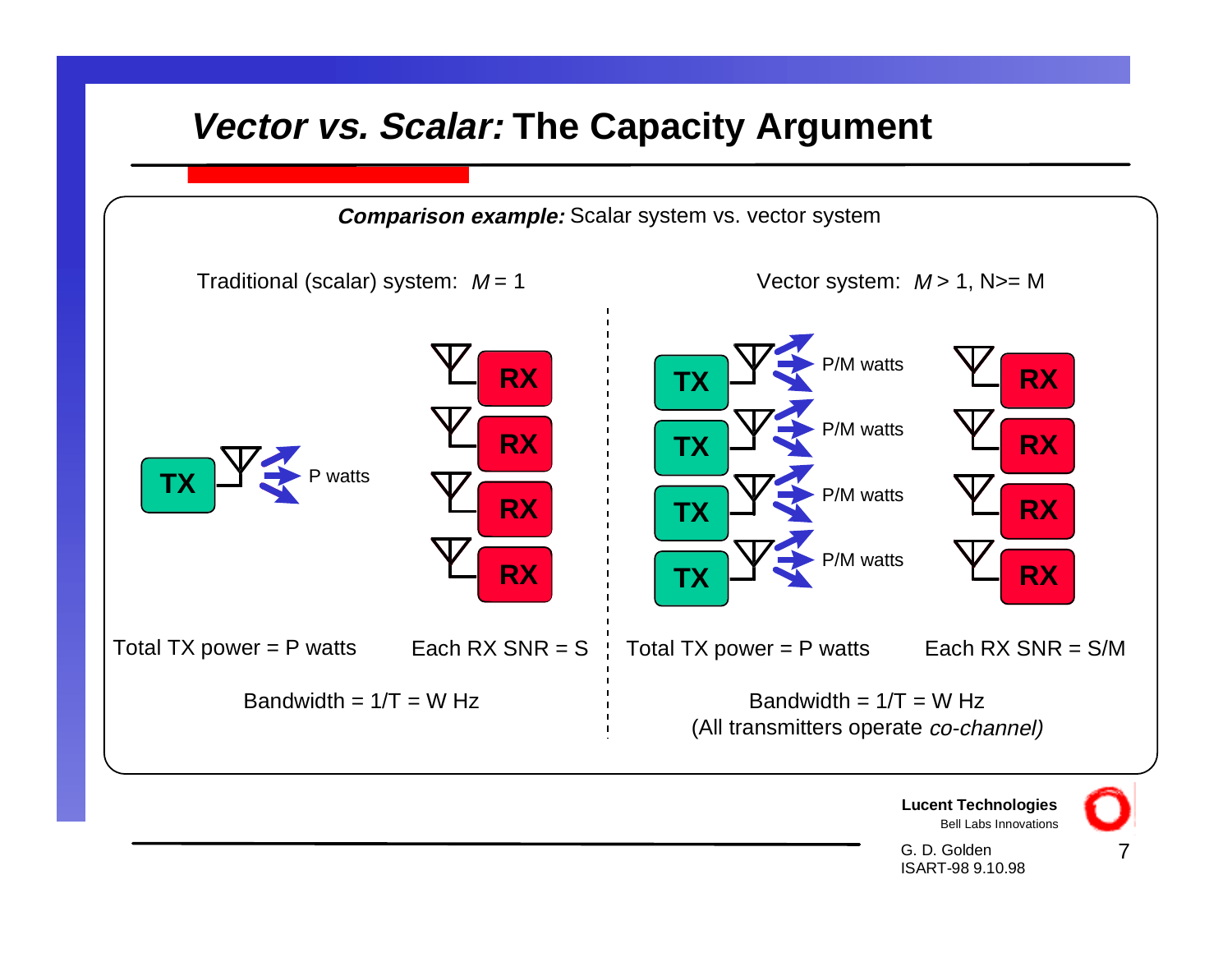# **Capacity argument (cont'd)**

Simple view: Ignore fading statistics, account only for antenna gain. Scalar system capacity and spectral efficiency are

$$
C_{scalar} \approx W \log_2 NS
$$
  

$$
E_{scalar} \approx \log_2 NS
$$

Note that C and E grow only logarithmically with N.

Idealized vector case: Assume signals from each transmitter can be separately detected without noise penalty. Then

$$
C_{vector} \approx MW \log_2 \left( N \cdot \frac{S}{M} \right)
$$
  
\n
$$
\geq MW \log_2 S \quad \text{for } N \geq M
$$
  
\n
$$
E_{vector} \geq M \log_2 S
$$

Here, C and E grow *linearly* with M.

**Lucent Technologies** Bell Labs Innovations

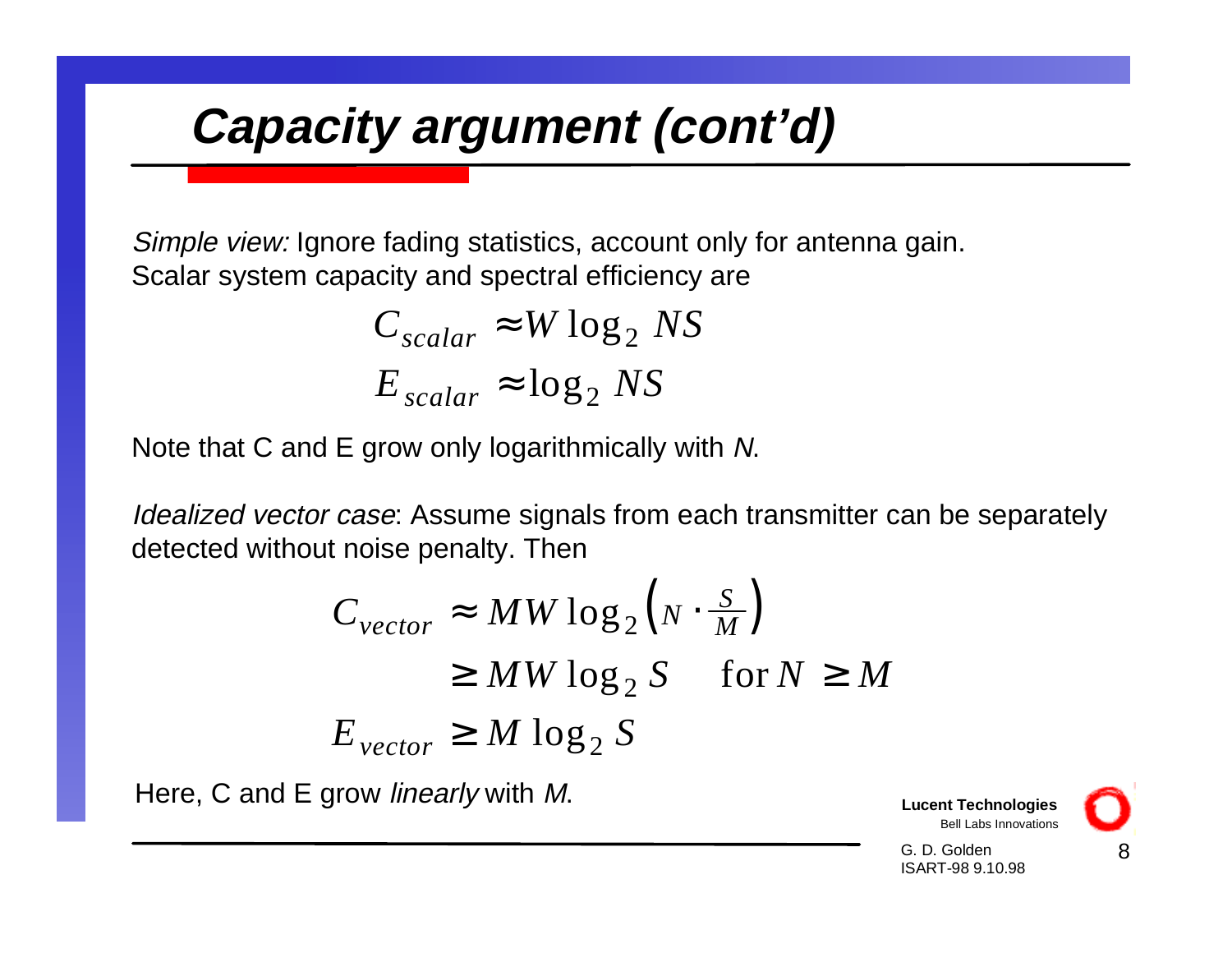# **Capacity argument (cont'd)**

In the real world, separation of subguys incurs a noise penalty which depends on the propagation environment and the receiver signal processing approach. This penalty can be expressed as a loss in SNR relative to the idealized case:

$$
C_{vector} \approx \sum_{i=1}^{M} W \log_2(f_i S)
$$

where the  $f_i$  represent the SNR degradation,  $0 \leq f_i < 1$ .

Asympotically, for large  $M$  and  $S$ , in Rayleigh scattering,  $|f_i|\sim 1/e$ 

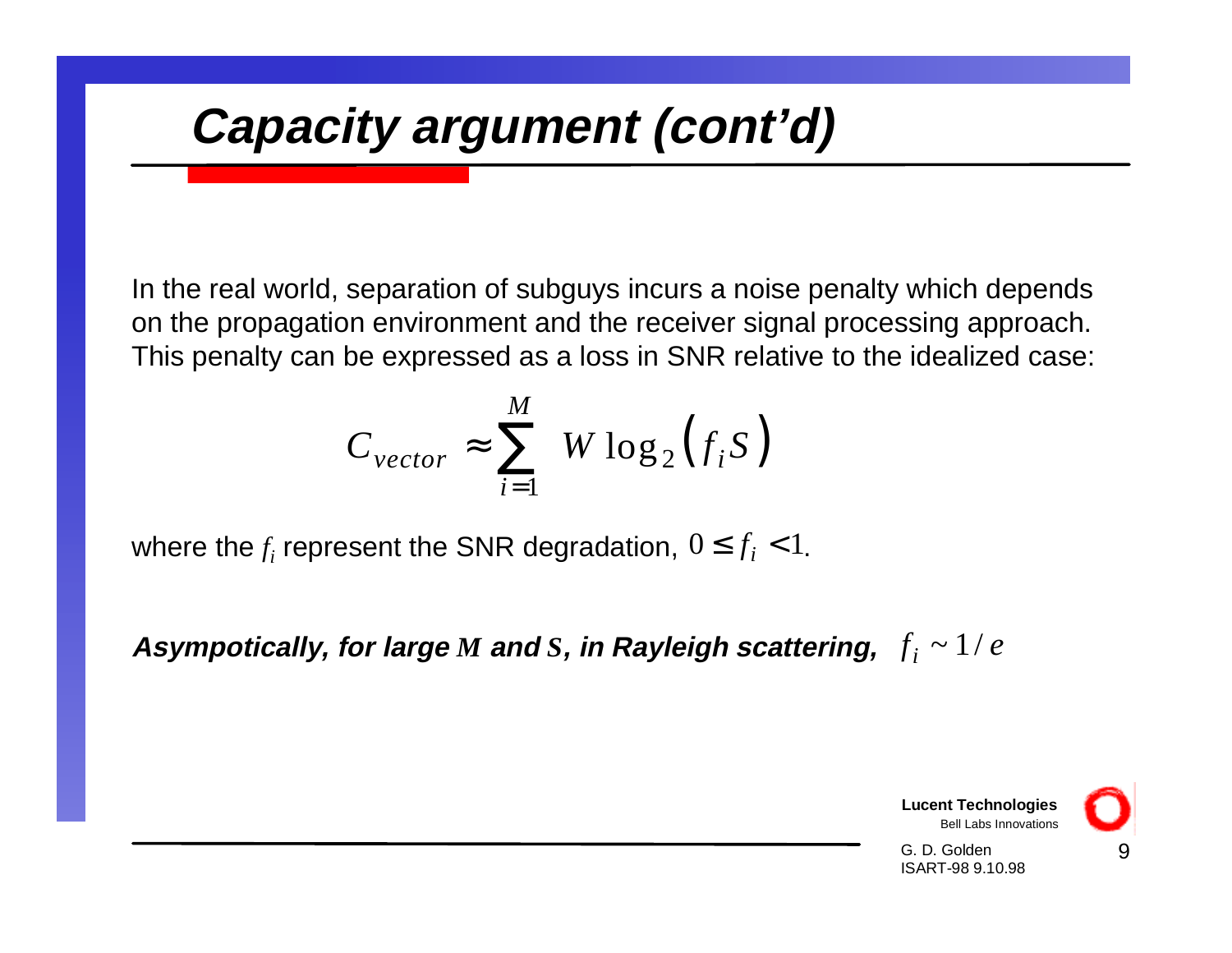# **Practical implications**

#### Key point #1:

Even in real-world rich-scattering environment at reasonable SNRs, capacity growth is roughly linear, even for small M.

**Example:** Typical indoor channel, 24 dB SNR,  $\alpha$  = 0.23: Measure channel and compute theoretical efficiencies: For an  $M=1$ ,  $N=12$  scalar system, the theoretical spectral efficiency is about 9 bps/Hz; for an  $M=8$ ,  $N=12$  vector system it is about 49 bps/Hz. (These are rough 5% outage numbers.)



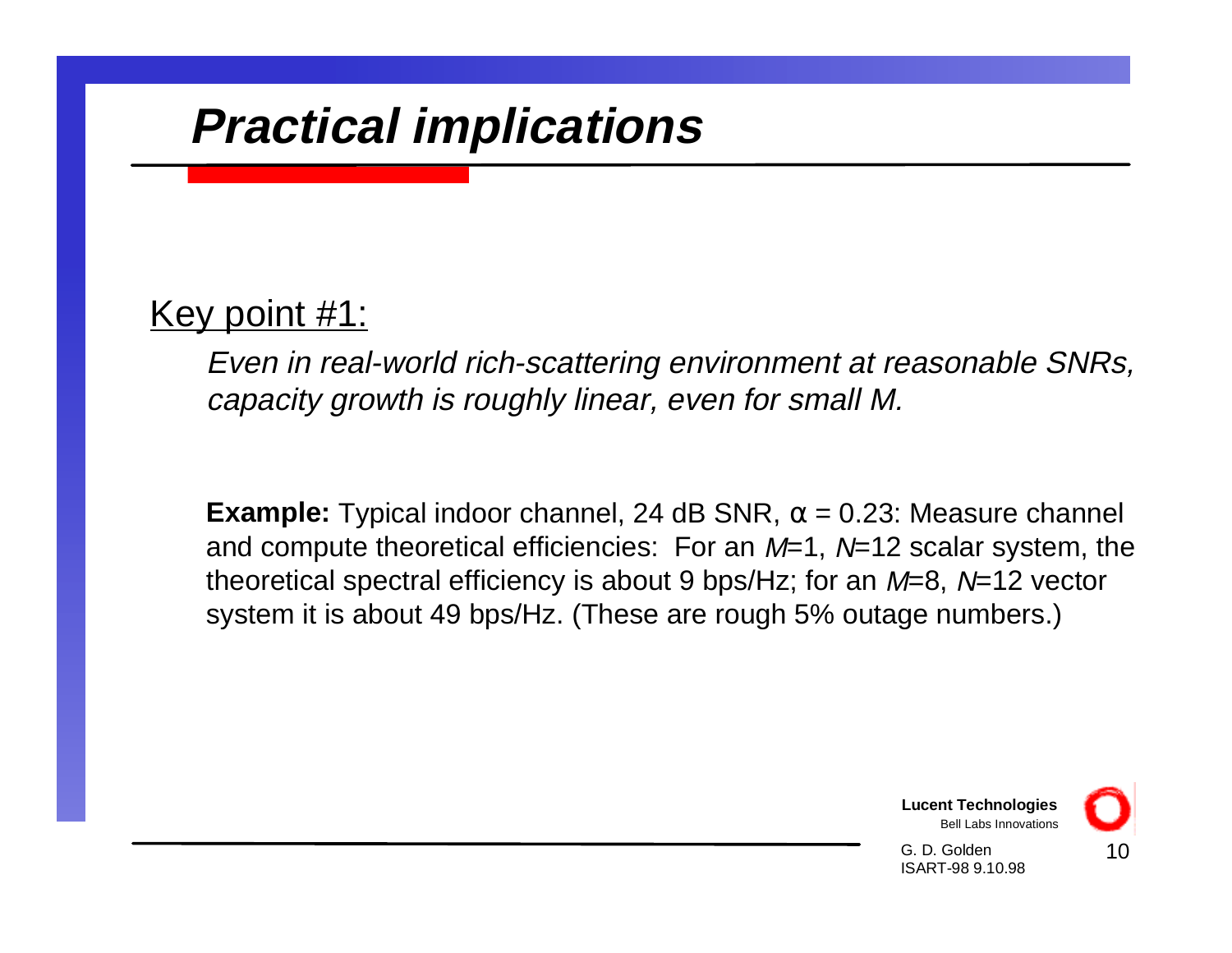# **Practical implications (cont'd)**

#### Key point #2:

Scalar system encodes B bits per symbol using a single constellation of  $2^B$  points. Vector system realizes same rate using M constellations of  $2^{B/M}$  points each. Thus, vector system can realize large spectral efficiencies (i.e. large B) in an inherently more practical manner.

**Example:** To achieve, say, 26 bps/Hz in a system with rolloff of 23% requires  $26 * (1.23) = 32$  bits/symbol. A vector system with  $M=8$  transmitters realizes this using eight 16-point constellations. A scalar system requires a single constellation with  $2^{32}$  or more than 4 billion points, which is impractical, regardless of SNR.

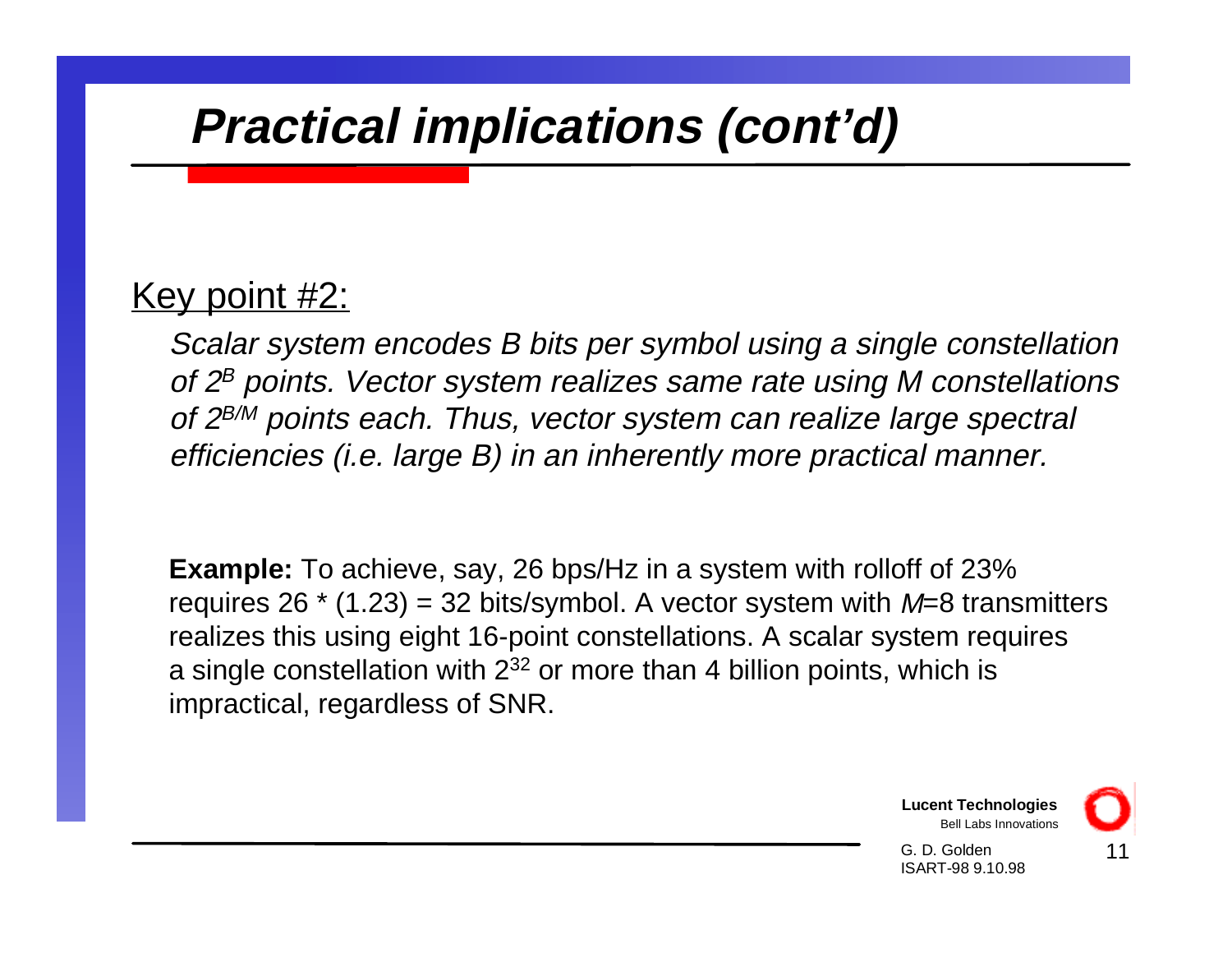# **Receiver signal processing overview**

**In real world, subguys are not uncoupled, and interfere with each other. Operate jointly on all received signals to extract subguys.** Detection desideratum: Maximize the worst  $f_i$ .

Basic Idea: Treat each subguy in turn as "desired" signal, rest as "interferers", then use AAA-like techniques to detect each. ("AAA" = linear combinatorial nulling).

- V-BLAST detection does significantly better than simple AAA: Subguy synchronism is exploited, permitting symbol cancellation with optimal ordering as well as linear combinatorial nulling. (When cancellation is used, the  $f_i$  depend on the detection order.)
- As usual, degree of correlation between "desired" and "interferer" vectors determines noise enhancement, hence ultimate attainable performance. Rich scattering  $\Rightarrow$  low correlation  $\Rightarrow$  large E.

**Lucent Technologies** Bell Labs Innovations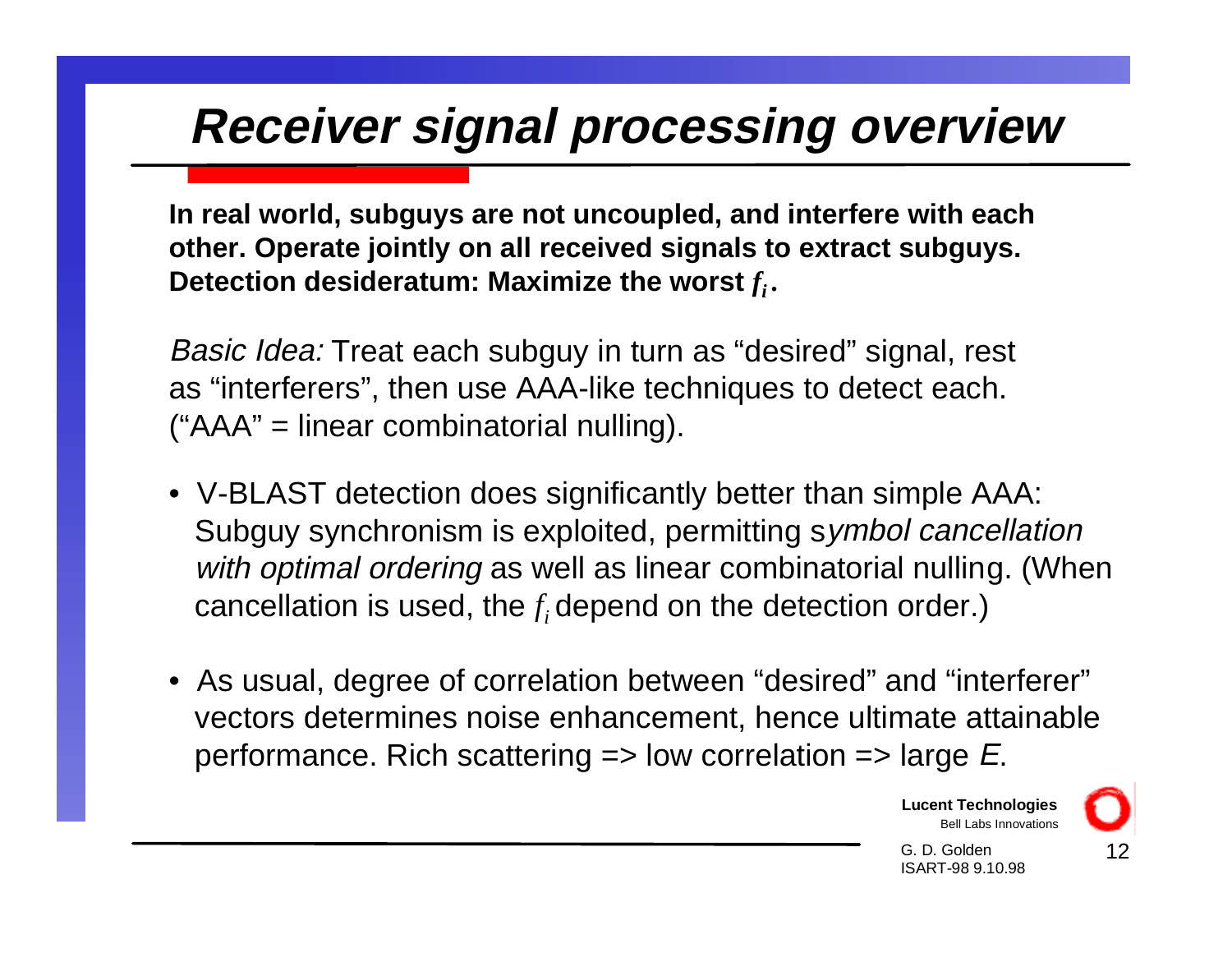## **Notation**

 $\mathbf{a} \equiv (a_1, a_2, ..., a_M)^\mathsf{T}$  $\mathbf{H}^{N \times M}$  $v^{N \times 1}$  $\mathbf{r}_{1}^{N\times1}=\mathbf{H}\mathbf{a}+\mathbf{v}$  $k_{1},k_{2}% ,k_{1}$  ,  $k_{1}$  ,  $k_{2}$  ,  $\dots,k_{M}$  $\mathbf{w}^{N\times 1}_{k_i}$ *yk i* $Q(\cdot)$ 

**Symbol vector: components are QAM symbols**

**Channel matrix: ijth element is transfer function from transmitter j to receiver I.**

**Noise vector: components are WSS, IID**

**Initial received signal vector.**

**Subguy detection sequence: k<sub>1</sub> first, ... k<sub>M</sub> last.** 

**k**-th zero-forcing (ZF) nulling vector.

**ki-th decision statistic**

**Constellation quantization (slicing) function.**

**Lucent Technologies** Bell Labs Innovations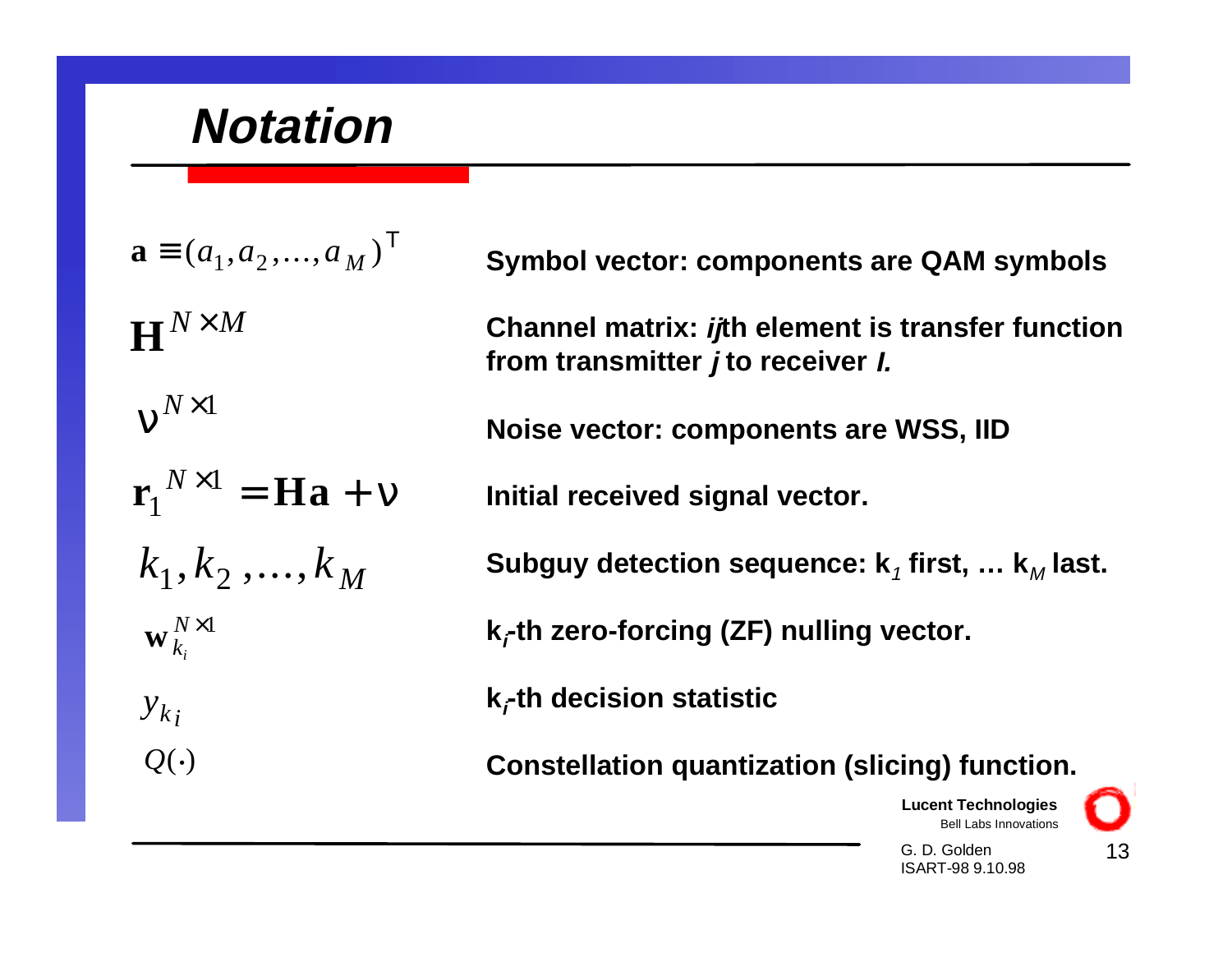## **V-BLAST detection algorithm**

**(Zero-forcing shown for simplicity; MMSE formulatlon is similar.)**

#### initialization:

#### $i=1$

=  $\mathbf{G}_1 = \mathbf{H}^+$ 

 $k_1 = \arg \min ||(\mathbf{G}_1)|_j$ *j* arg min $\left\| \left(\mathbf{G}_1\right)_i \right\|^2$ 

recursion:

 $y_{k_i} = \mathbf{w}_{k_i} \mathbf{r}_i$  $\hat{a}_{k_i} = Q(y_{k_i})$  $\mathbf{r}_{i+1} = \mathbf{r}_i - \hat{a}_{k_i}(\mathbf{H})_{k_i}$  $k_{i+1} = \arg \min ||(\mathbf{G}_{i+1})_{j}$  $k_i$   $\sim$   $\mathbf{U}_i / k_i$  $i+1$  – **11** $k_i$  $j \notin \{k_1,...,k_i\}$  ${\bf w}_k$ <sub>i</sub> =  $({\bf G}_i)$  $=$  **w**  $_{k}$  **r**  $_{+1} =$  $\mathbf{G}_{i+1} = \mathbf{H}_{\overline{k}}^+$ arg min $\left\|\left(\mathbf{G}_{i+1}\right)_{i}\right\|^{2}$  $\hat{a}_{k_i} = Q(y_{k_i})$  $\hat{a}_{k}$  (  $\bf H)$  $\rm T$ 

**Compute candidate set of nulling vectors**

**Determine which subguy to detect first**

**ki-th nulling vector is ki-th row of G**

**Compute ki-th decision statistic**

**Estimate k<sub>i</sub>-th component of a** 

**Cancel detected component (deflate system)**

**Candidate nulling vectors for deflated system**

**Determine which subguy to detect next**

 $i = i + 1$ 

**Next...**

**Lucent Technologies** Bell Labs Innovations

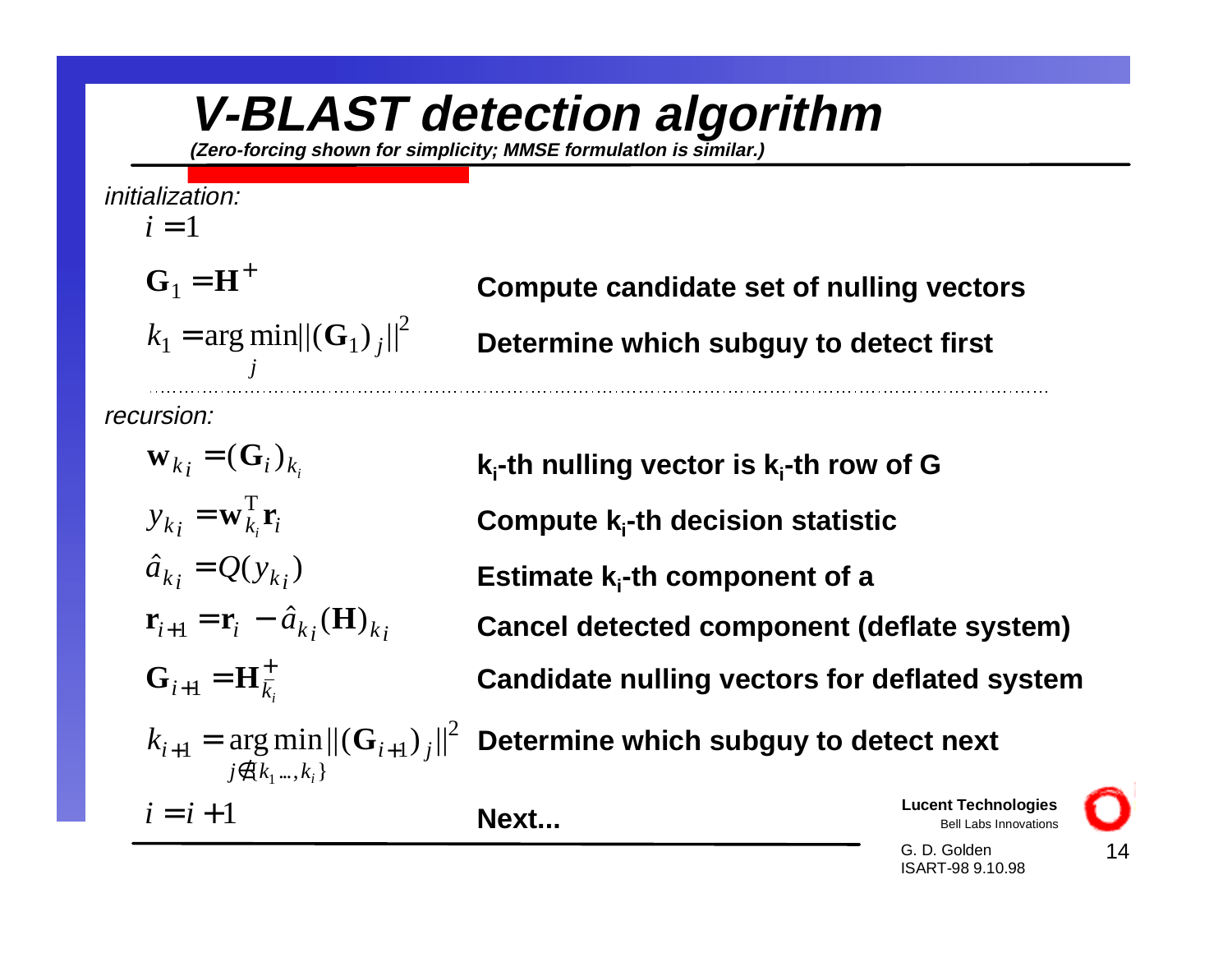## **Laboratory system**

- • $ω<sub>c</sub> = 1.9$  GHz
- 1/*<sup>T</sup>* = 24.3 ksymbols/sec
- BW = 30 kHz
- $1\leq M\leq 8$
- $M~\leq~N~\leq12$
- Environment: Flat-fading, indoor, quasi-stationary.
- Channel is unknown at transmitter.
- No coding!

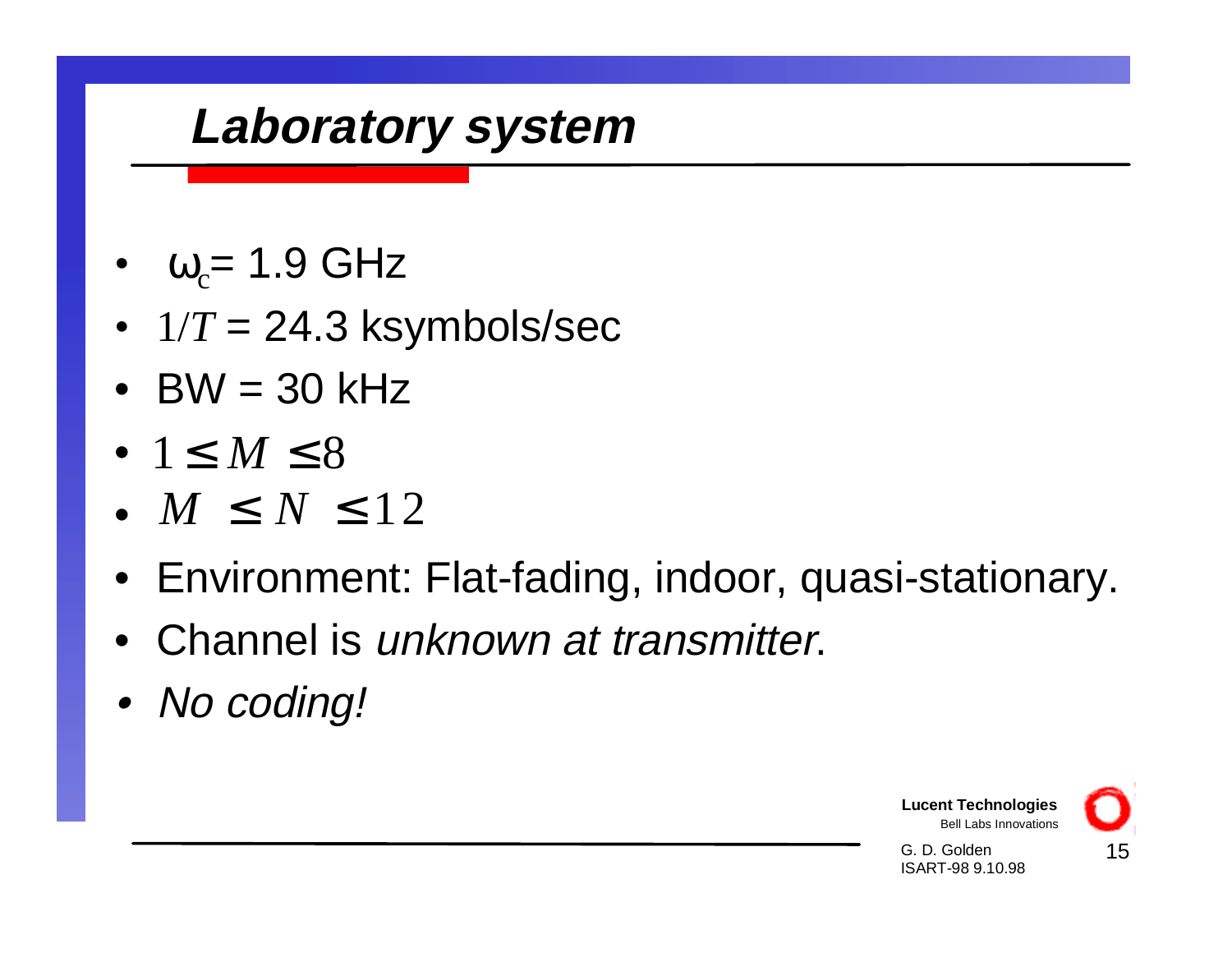## **Over-the-air: Single-position results**



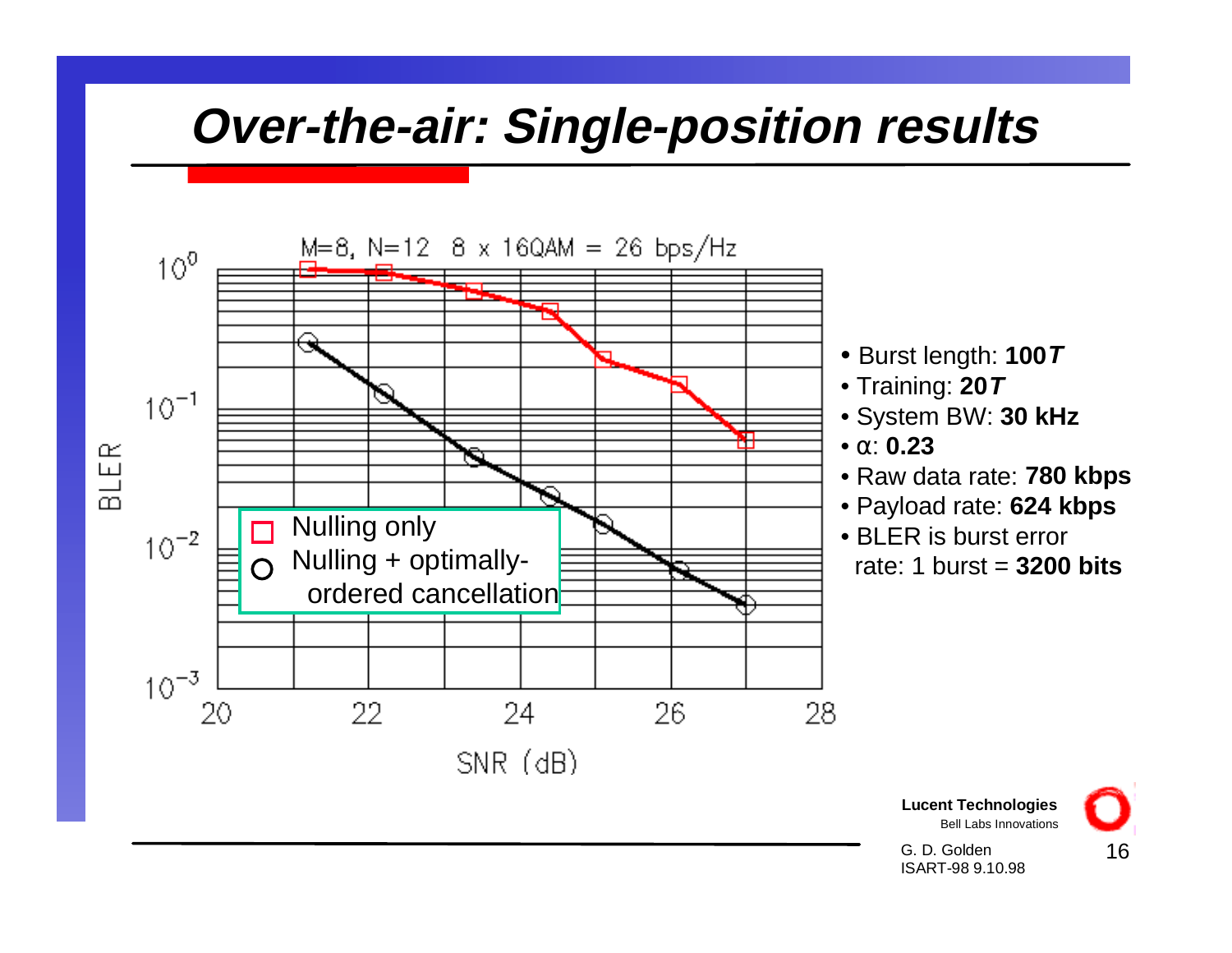# **Over-the-air: Multi-position results**